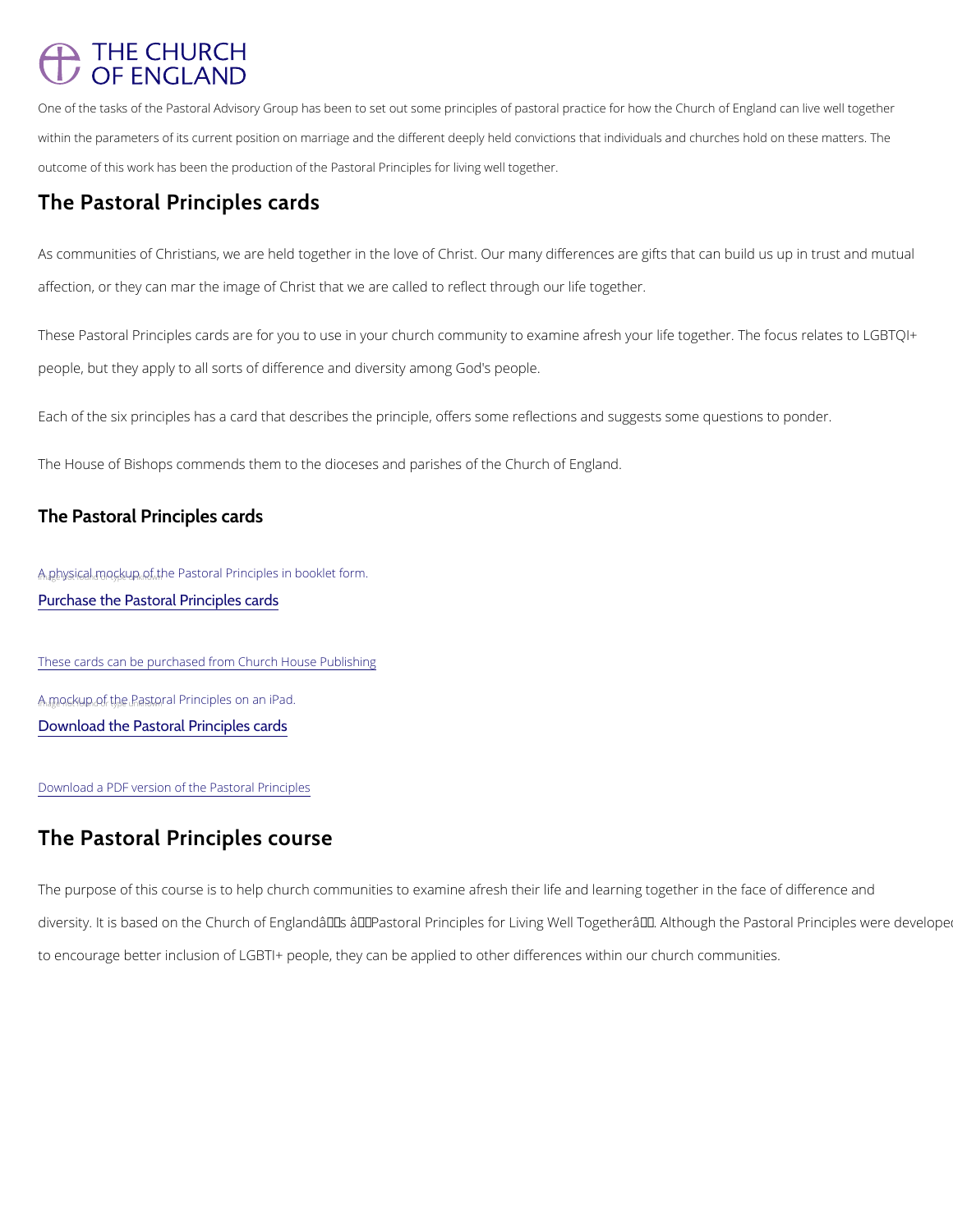In this course, we are invited to think about the things which impair relationships. The Pasto silence, ignorance, fear, hypocrisy and power. These â€~evils' hinder our personal growt stop our churches from growing into Christian communities of welcome and belonging. They a to see these  $\hat{a} \in \tilde{a}$  evils $\hat{a} \in \tilde{a}$  in others; the hard work is to see them within ourselves.

When there are strongly held differences among us, we are tempted to form like-minded grou in this way is one of the greatest challenges for our Church and society today. We can all pl the wider community. This course encourages us to find creative ways to grow and learn toge

Each of the five sessions in this course is accompanied by a short film. These films are extr relate the Pastoral Principles to questions of identity, sexuality, relationships and marriage. topic about which there are different views and experiences within a church community or gro

## The Pastoral Principles course

#### The Pastoral Principles course booklet mockup.

Image not found or type unknown

#### [Purchase the Pastoral Principles course](https://www.chpublishing.co.uk/features/pastoral-principles)

#### This 5-session course can be purchased from Church House Publishing

The Pastoral Principles course digital mockup on an iPad.

Image not found or type unknown

[Download the Pastoral Principles course](https://www.churchofengland.org/media/23691)

#### Download a PDF version of the 5-session Pastoral Principles course

### Video content

These films are extracts from the Living in Love and Faith Course. They relate the Pastoral I relationships and marriage. These films are extracts from the Living in Love and Faith Cours

identity, sexuality, relationships and marriage. Downloadable versions of the courses can be